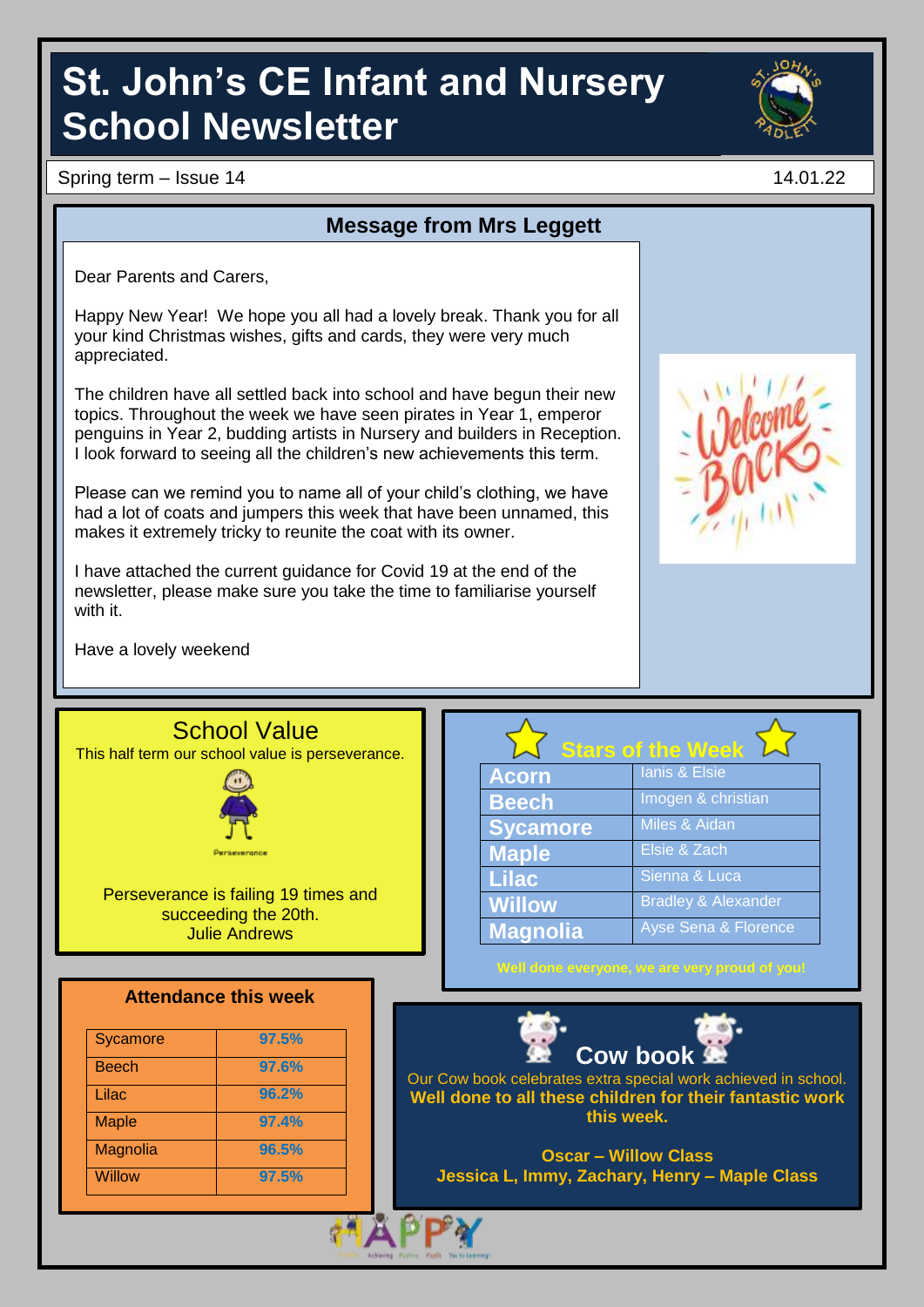## **Library**

We are excited that our library is now fully open. We have updated our books and have lots of new titles for the children to choose from. Each week your child will visit the library and bring a book home for you to enjoy together. The children will be expected to return their borrowed book the following week. There will be a £5 charge for lost books which can be paid for via School Gateway.



# **Reminders for the upcoming week**

- Reception & Y3 applications closes on Saturday 15th January 2022.
- Friday Pirate immersion Day for Year 1.

#### **Conversation starters**

Here are a few ideas of conversation starters that you can use to talk with your child about their week at school.

How have you persevered this week? Would you rather be a snowman or a fairy?

#### **SCHOOL ADMISSIONS APPLICATIONS**

If your child is in Nursery, or in Y2, You must now submit your Reception & Y3 applications. The online portal is now open and closes on 15th January 2022 (tomorrow). <http://www.hertfordshire.gov.uk/admission>

# **Diary Dates**

**New dates are indicated in red**

| <b>Date</b>            | <b>Event</b>                                        | <b>Year Group</b> |
|------------------------|-----------------------------------------------------|-------------------|
| 21.01.22               | <b>Pirate Immersion day</b>                         | Year 1            |
| 15.01.21               | Deadline to apply for a<br><b>Reception place</b>   | <b>Nursery</b>    |
| 18.01.21               | <b>Christian Vision Day</b>                         | All               |
| 31.01.22               | <b>Child mental health week</b>                     | <b>All</b>        |
| 14.02.22               | <b>Half term</b>                                    | All               |
| 24.02.21               | <b>Performance from Electric</b><br><b>Umbrella</b> | All               |
| 03.03.22               | <b>World Book day</b>                               | <b>All</b>        |
| 23.03.22 &<br>24.03.22 | <b>Parents evening</b>                              | <b>All</b>        |
| 01.04.22               | Last day of term                                    | <b>All</b>        |
| 19.04.22               | <b>INSET - No children in</b><br>school             | <b>All</b>        |
| 20.04.22               | <b>First day back for children</b>                  | <b>All</b>        |